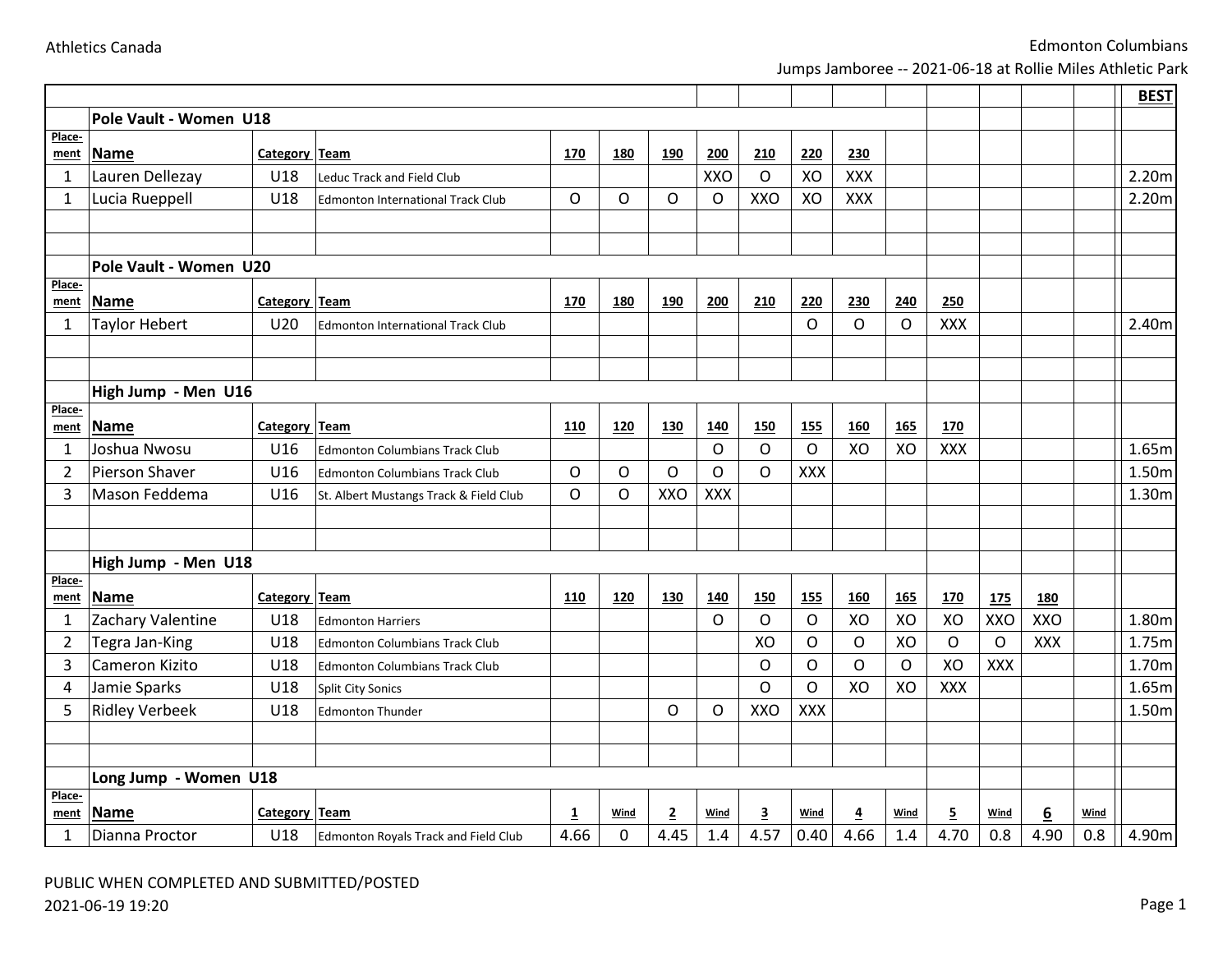|                     |                               |               |                                                                                 |                         |                |                    |                             |                         |            |                |             |                           |             |                  |             | <b>BEST</b>    |
|---------------------|-------------------------------|---------------|---------------------------------------------------------------------------------|-------------------------|----------------|--------------------|-----------------------------|-------------------------|------------|----------------|-------------|---------------------------|-------------|------------------|-------------|----------------|
| 2                   | <b>Barrett Groves</b>         | U18           | St. Albert Mustangs Track & Field Club                                          | 4.55                    | 0              | X                  | $\mathbf 0$                 | 4.55                    | 0.40       | 4.68           | 0.4         | 4.64                      | 1.4         | 4.57             | 1.4         | 4.68m          |
| 3                   | Sofia Zubis                   | U18           | St. Albert Mustangs Track & Field Club                                          | X                       | $\overline{0}$ | 4.63               | 0.1                         | 4.28                    | 0.90       | 4.35           | 1.9         | 4.25                      | 1.0         | 4.57             | 1.2         | 4.63m          |
| 4                   | Ava Rudyk                     | U18           | St. Albert Mustangs Track & Field Club                                          | 4.34                    | 0              | Χ                  | $\mathbf 0$                 | 4.31                    | 0.60       | 4.18           | 0.60        | 4.24                      | $-0.4$      | 4.33             | 0.1         | 4.34m          |
| 5                   | Emma Besko                    | U18           | <b>Edmonton Thunder</b>                                                         | 4.27                    | 0              | Χ                  | $\mathbf 0$                 | 3.94                    | 0.70       | X              | 0           | 3.96                      | 0.6         | 3.65             | 1.0         | 4.27m          |
| 6                   | Habibah Eldakrouri            | U18           | <b>Edmonton Columbians Track Club</b>                                           | 3.72                    | 0              | 3.96               | 0.7                         | 4.00                    | 0.00       | 3.86           | 0.50        | 0.00                      | 0.00        | 0.00             | 0.00        | 4.00m          |
|                     |                               |               |                                                                                 |                         |                |                    |                             |                         |            |                |             |                           |             |                  |             |                |
|                     |                               |               |                                                                                 |                         |                |                    |                             |                         |            |                |             |                           |             |                  |             |                |
|                     | Long Jump - Women U20         |               |                                                                                 |                         |                |                    |                             |                         |            |                |             |                           |             |                  |             |                |
| Place-<br>ment      | <b>Name</b>                   | Category Team |                                                                                 | 1                       | Wind           | $\overline{2}$     | Wind                        | $\overline{\mathbf{3}}$ | Wind       | 4              | Wind        | 5                         | Wind        | 6                | Wind        |                |
| 1                   | Jacyn Tan                     | U20           | <b>Edmonton International Track Club</b>                                        | 5.17                    | 0              | 5.26               | 1.0                         | 5.01                    | 0.2        | X              | 0           | 5.19                      | $-0.2$      | 4.83             | 0.4         | 5.26m          |
| $\overline{2}$      | Lovelee Brown                 | U20           | <b>Edmonton Columbians Track Club</b>                                           | 4.38                    | $\mathbf 0$    | 4.28               | 1.2                         | 4.40                    | 2.2        | 4.52           | 0.2         | 4.38                      | 0.4         | 0                | $\mathbf 0$ | 4.52m          |
| 3                   | Gloria Frank                  | U20           | <b>Edmonton Columbians Track Club</b>                                           | 4.35                    | $\overline{0}$ | 4.40               | 2.5                         | 4.35                    | 1.1        | $\mathbf 0$    | $\mathbf 0$ | X                         | $\mathbf 0$ | X                | $\mathbf 0$ | 4.40m          |
|                     |                               |               |                                                                                 |                         |                |                    |                             |                         |            |                |             |                           |             |                  |             |                |
|                     |                               |               |                                                                                 |                         |                |                    |                             |                         |            |                |             |                           |             |                  |             |                |
|                     | Long Jump - Women Senior      |               |                                                                                 |                         |                |                    |                             |                         |            |                |             |                           |             |                  |             |                |
| Place-              |                               |               |                                                                                 |                         |                |                    |                             |                         |            |                |             |                           |             |                  |             |                |
|                     |                               |               |                                                                                 |                         |                |                    |                             |                         |            |                |             |                           |             |                  |             |                |
| ment                | Name                          | Category Team |                                                                                 | $\mathbf{1}$            | Wind           | $\overline{2}$     | Wind                        | $\overline{\mathbf{3}}$ | Wind       | $\overline{4}$ | Wind        | $\overline{5}$            | Wind        | 6                | Wind        |                |
| 1                   | Autumn Cole                   | Senior        | <b>Edmonton International Track Club</b>                                        | 5.49                    | 0              | 5.39               | 0.6                         | 5.29                    | 1.9        | 5.18           | 0.7         | 5.24                      | 0.7         | 5.22             | $-0.2$      | 5.49m          |
| $\overline{2}$      | Gabrielle Dyck                | Senior        | <b>Edmonton Thunder</b>                                                         | 4.14                    | $\mathbf{0}$   | 4.42               | 0.8                         | 4.17                    | 0.9        | 4.11           | 0.3         | $\boldsymbol{\mathsf{x}}$ | $\Omega$    | 3.87             | 0.4         | 4.42m          |
|                     |                               |               |                                                                                 |                         |                |                    |                             |                         |            |                |             |                           |             |                  |             |                |
|                     |                               |               |                                                                                 |                         |                |                    |                             |                         |            |                |             |                           |             |                  |             |                |
|                     | Long Jump - Women Master      |               |                                                                                 |                         |                |                    |                             |                         |            |                |             |                           |             |                  |             |                |
| Place-<br>ment      | <b>Name</b>                   | Category Team |                                                                                 | $\overline{\mathbf{1}}$ | Wind           | $\overline{2}$     | Wind                        | $\overline{\mathbf{3}}$ | Wind       | $\overline{4}$ | Wind        | $\overline{5}$            | Wind        | $6 \overline{6}$ | Wind        |                |
| 1                   | Laura-Lee Shaw                |               | Master Unattached Alberta                                                       | X                       |                | $\pmb{\mathsf{X}}$ |                             | 3.49                    | 0.2        | 3.56           | 0.9         | 3.73                      | 1.1         | 3.69             | 0.8         | 3.73m          |
| $\overline{2}$      | Loretta Amerongen             |               | Master Edmonton Columbians Track Club                                           | 2.88                    | 0              | X                  | $\Omega$                    | X                       | $\Omega$   | X              | $\mathbf 0$ | X                         | $\Omega$    | 2.71             | $-0.3$      | 2.88m          |
|                     |                               |               |                                                                                 |                         |                |                    |                             |                         |            |                |             |                           |             |                  |             |                |
|                     |                               |               |                                                                                 |                         |                |                    |                             |                         |            |                |             |                           |             |                  |             |                |
|                     | Long Jump - Men U16           |               |                                                                                 |                         |                |                    |                             |                         |            |                |             |                           |             |                  |             |                |
| Place-              |                               |               |                                                                                 |                         |                |                    |                             |                         |            |                |             |                           |             |                  |             |                |
| ment                | Name                          | Category Team |                                                                                 | $\overline{\mathbf{1}}$ | Wind           | $\overline{2}$     | Wind                        | $\overline{\mathbf{3}}$ | Wind       | 4              | Wind        | $\overline{5}$            | Wind        | 6                | Wind        |                |
| 1<br>$\overline{2}$ | Joshua Nwosu<br>Mason Feddema | U16<br>U16    | <b>Edmonton Columbians Track Club</b><br>St. Albert Mustangs Track & Field Club | Χ<br>4.19               | 0<br>.50       | X<br>4.20          | $\mathbf 0$<br>$\mathbf{1}$ | 5.10<br>4.35            | 0.6<br>0.5 | 5.08<br>4.30   | 1.2<br>0.3  | Χ<br>3.91                 | 0<br>0.5    | 5.00<br>4.41     | 0.8<br>1.1  | 5.10m<br>4.41m |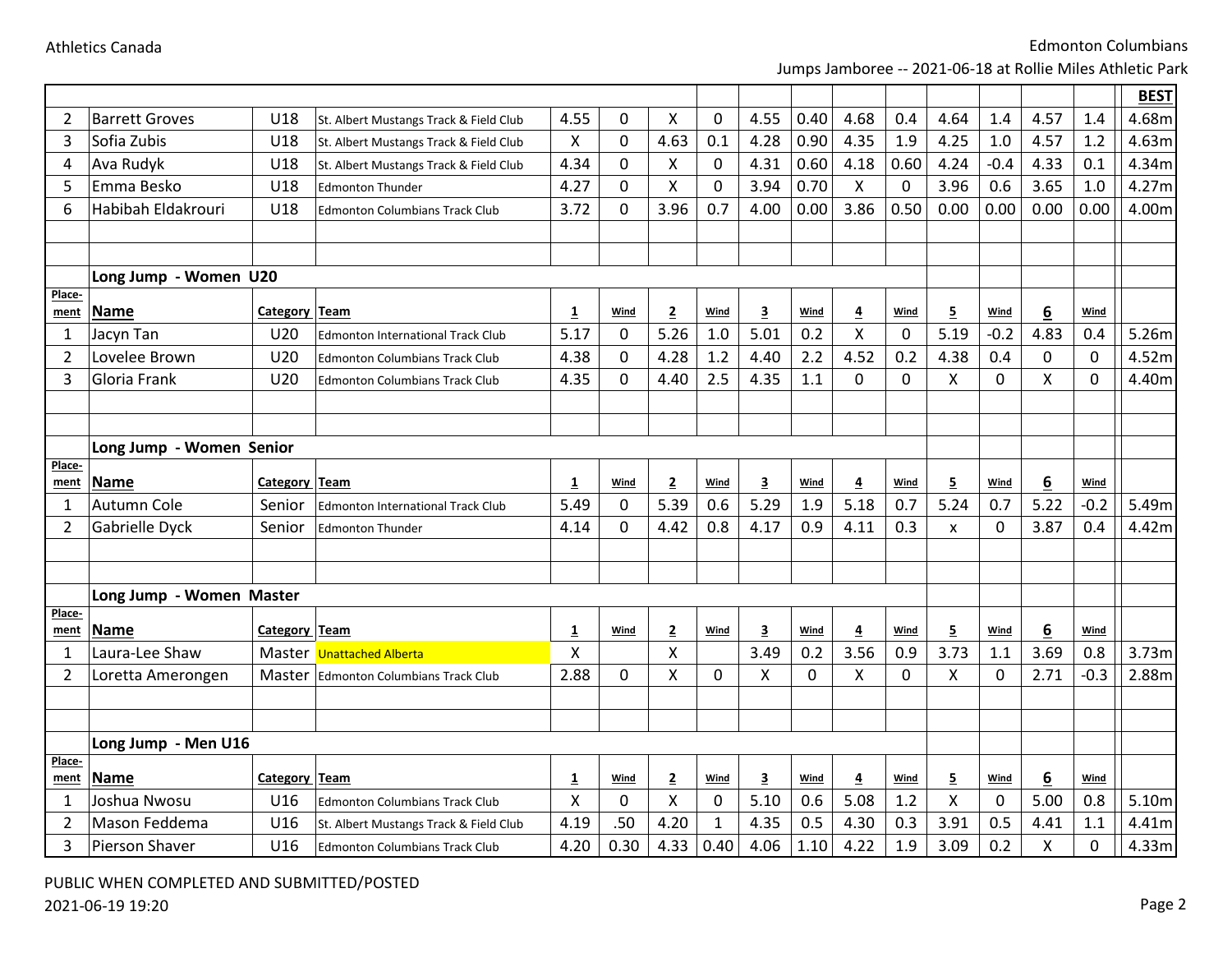|                     |                                      |                      |                                          |                        |           |                |                    |                         |            |                        |                     |                |              |      |      | <b>BEST</b> |
|---------------------|--------------------------------------|----------------------|------------------------------------------|------------------------|-----------|----------------|--------------------|-------------------------|------------|------------------------|---------------------|----------------|--------------|------|------|-------------|
|                     |                                      |                      |                                          |                        |           |                |                    |                         |            |                        |                     |                |              |      |      |             |
|                     |                                      |                      |                                          |                        |           |                |                    |                         |            |                        |                     |                |              |      |      |             |
|                     | Long Jump - Men U18                  |                      |                                          |                        |           |                |                    |                         |            |                        |                     |                |              |      |      |             |
| Place-              | <b>Name</b>                          | Category Team        |                                          |                        | Wind      | $\overline{2}$ | Wind               | $\overline{\mathbf{3}}$ | Wind       |                        | Wind                | $\overline{5}$ | Wind         | 6    | Wind |             |
| ment<br>1           | Carl Chu                             | U18                  |                                          | $\overline{1}$<br>6.35 | 0.30      | 6.33           | 0.6                | 5.99                    | 1.2        | $\overline{4}$<br>5.77 | 1.2                 | 5.78           | 0.5          | X    | 0    | 6.35m       |
|                     |                                      | U18                  | <b>Unattached Alberta</b>                | 5.71                   | 0.90      | $\mathsf{X}$   |                    | 5.65                    | 0.3        | 5.41                   |                     | 5.70           | 0.8          | 5.88 | 0.6  | 5.88m       |
| $\overline{2}$<br>3 | Tegra Jan-King<br>Nikolai Tchesnokor | U18                  | <b>Edmonton Columbians Track Club</b>    | 4.66                   | 1.10      | 4.56           | $\mathbf 0$<br>1.7 | 4.78                    | 0.8        | 3.91                   | $\mathbf{1}$<br>0.5 | 4.61           | 0.4          | 4.84 | 0.6  | 4.84m       |
|                     | Eshaan Virani                        | U18                  | <b>Edmonton International Track Club</b> |                        |           | 4.21           |                    |                         | 0.3        |                        |                     | 4.54           |              |      |      |             |
| 4                   |                                      |                      | <b>Edmonton Thunder</b>                  | X                      | $\pmb{0}$ |                | $\mathbf 0$        | 4.50                    |            | $\pmb{\times}$         | $\mathbf 0$         |                | 0.4          | 4.79 | 0.1  | 4.79m       |
| 5                   | <b>Ridley Verbeek</b>                | U18                  | Edmonton Thunder                         | 4.46                   | 0.30      | 3.26           | 1.7                | 3.42                    | 0.5        | 4.41                   | 1.2                 | X              | $\mathbf{0}$ | 3.80 | 1.8  | 4.46m       |
|                     |                                      |                      |                                          |                        |           |                |                    |                         |            |                        |                     |                |              |      |      |             |
|                     |                                      |                      |                                          |                        |           |                |                    |                         |            |                        |                     |                |              |      |      |             |
| Place-              | High Jump - Women U16                |                      |                                          |                        |           |                |                    |                         |            |                        |                     |                |              |      |      |             |
| ment                | <b>Name</b>                          | <b>Category Team</b> |                                          | <b>110</b>             | 120       | <b>130</b>     | <b>135</b>         | 140                     | 145        | <b>150</b>             | <b>155</b>          | 160            |              |      |      |             |
| $\mathbf{1}$        | Gabby Paterson                       | U16                  | <b>Edmonton Columbians Track Club</b>    |                        |           |                |                    | $\circ$                 | XO         | XXO                    | <b>XXX</b>          |                |              |      |      | 1.50m       |
| $\overline{2}$      | Ava Rose Graham                      | U16                  | <b>Edmonton Columbians Track Club</b>    |                        |           |                | O                  | XXX                     |            |                        |                     |                |              |      |      | 1.35m       |
|                     |                                      |                      |                                          |                        |           |                |                    |                         |            |                        |                     |                |              |      |      |             |
|                     |                                      |                      |                                          |                        |           |                |                    |                         |            |                        |                     |                |              |      |      |             |
|                     | High Jump - Women U18                |                      |                                          |                        |           |                |                    |                         |            |                        |                     |                |              |      |      |             |
| Place-              |                                      |                      |                                          |                        |           |                |                    |                         |            |                        |                     |                |              |      |      |             |
| ment                | <b>Name</b>                          | <b>Category Team</b> |                                          | 110                    | 120       | 130            | 135                | 140                     | <u>145</u> | <b>150</b>             | <b>155</b>          |                |              |      |      |             |
| 1                   | Lauren Dellezay                      | U18                  | Leduc Track and Field Club               |                        |           |                | O                  | XO                      | $\circ$    | XO                     | <b>XXX</b>          |                |              |      |      | 1.50m       |
| 2                   | <b>Barrett Groves</b>                | U18                  | St. Albert Mustangs Track & Field Club   |                        |           |                | O                  | $\circ$                 | $\circ$    | XXX                    |                     |                |              |      |      | 1.45m       |
| 3                   | Habibah Eldakrouri                   | U18                  | <b>Edmonton Columbians Track Club</b>    |                        |           |                |                    | $\Omega$                | <b>XXX</b> |                        |                     |                |              |      |      | 1.40m       |
| 4                   | Natasha Iwuc                         | U18                  | <b>Edmonton Thunder</b>                  |                        |           | $\circ$        | <b>XXX</b>         |                         |            |                        |                     |                |              |      |      | 1.30m       |
| 5                   | Emma Besko                           | U18                  | <b>Edmonton Thunder</b>                  | O                      | O         | <b>XXX</b>     |                    |                         |            |                        |                     |                |              |      |      | 1.20m       |
|                     |                                      |                      |                                          |                        |           |                |                    |                         |            |                        |                     |                |              |      |      |             |
|                     |                                      |                      |                                          |                        |           |                |                    |                         |            |                        |                     |                |              |      |      |             |
| Place-              | High Jump - Women U20                |                      |                                          |                        |           |                |                    |                         |            |                        |                     |                |              |      |      |             |
| ment                | Name                                 | Category Team        |                                          | <b>110</b>             | 120       | <b>130</b>     | 135                | 140                     | 145        | <b>150</b>             | 155                 | 160            |              |      |      |             |
| 1                   | Lovelee Bravo                        | U <sub>18</sub>      | <b>Edmonton Columbians Track Club</b>    |                        |           |                | O                  | XO                      | O          | XXX                    |                     |                |              |      |      | 1.45m       |
|                     |                                      |                      |                                          |                        |           |                |                    |                         |            |                        |                     |                |              |      |      |             |
|                     |                                      |                      |                                          |                        |           |                |                    |                         |            |                        |                     |                |              |      |      |             |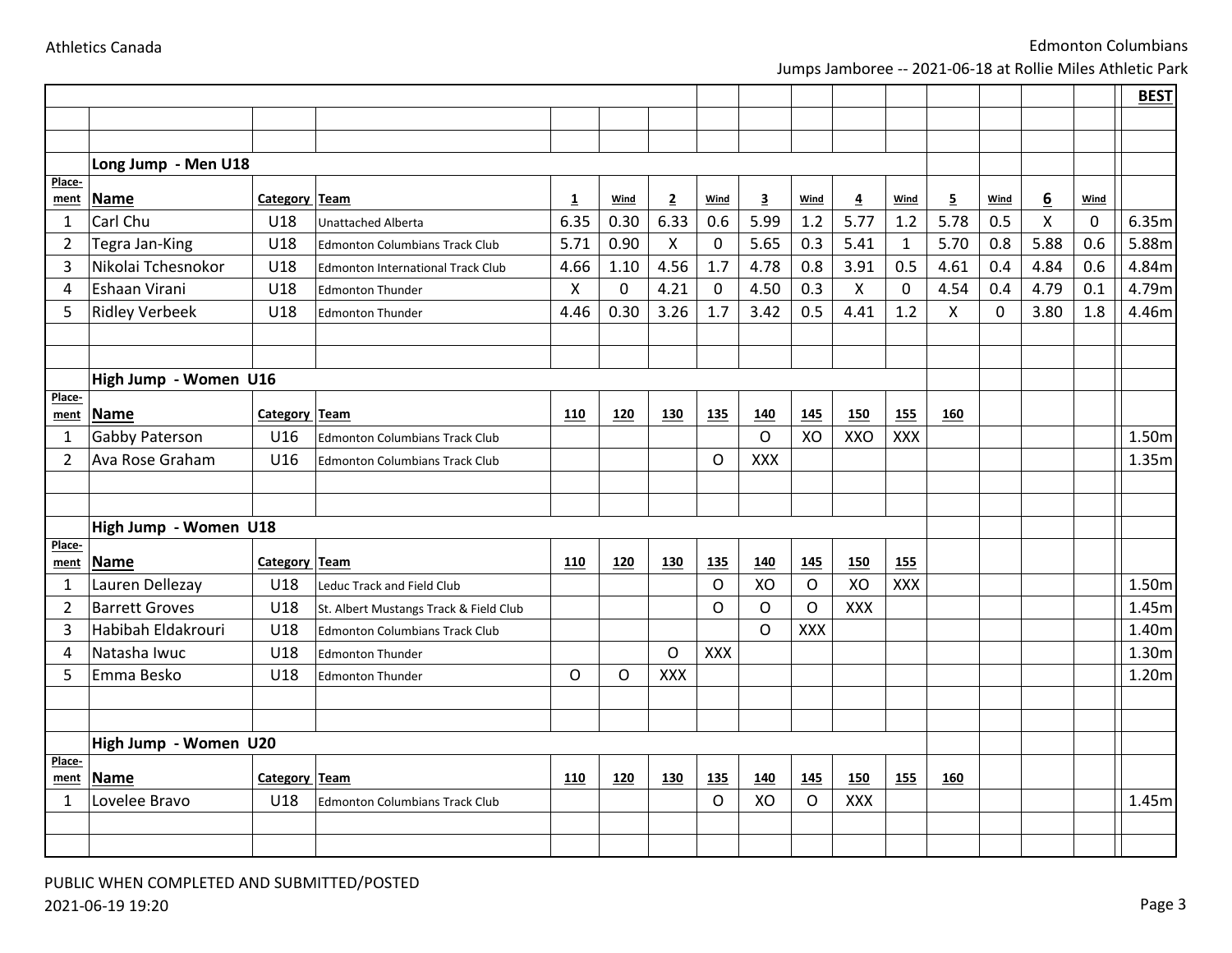|                      |                                  |                      |                                          |                         |             |                |            |                         |        |                         |              |                         |             |      |             | <b>BEST</b> |
|----------------------|----------------------------------|----------------------|------------------------------------------|-------------------------|-------------|----------------|------------|-------------------------|--------|-------------------------|--------------|-------------------------|-------------|------|-------------|-------------|
|                      | Pole Vault - Men U18             |                      |                                          |                         |             |                |            |                         |        |                         |              |                         |             |      |             |             |
| Place-<br>ment       | Name                             | Category Team        |                                          | 385                     | 395         | <b>405</b>     | <b>415</b> |                         |        |                         |              |                         |             |      |             |             |
| 1                    | Tekoa Kornelsen                  | U18                  | <b>Edmonton International Track Club</b> | O                       | O           | O              | <b>XXX</b> |                         |        |                         |              |                         |             |      |             | 4.05m       |
|                      |                                  |                      |                                          |                         |             |                |            |                         |        |                         |              |                         |             |      |             |             |
|                      |                                  |                      |                                          |                         |             |                |            |                         |        |                         |              |                         |             |      |             |             |
|                      | Pole Vault - Senior Men          |                      |                                          |                         |             |                |            |                         |        |                         |              |                         |             |      |             |             |
| Place-<br>ment       | <b>Name</b>                      | Category Team        |                                          | 425                     | 435         | 445            | 455        | 465                     |        |                         |              |                         |             |      |             |             |
| 1                    | Adam Osborne                     | Senior               | <b>Edmonton International Track Club</b> | O                       | XO          | XO             | XXO        | <b>XXX</b>              |        |                         |              |                         |             |      |             | 4.55m       |
|                      |                                  |                      |                                          |                         |             |                |            |                         |        |                         |              |                         |             |      |             |             |
|                      | <b>Pole Vault - Senior Women</b> |                      |                                          |                         |             |                |            |                         |        |                         |              |                         |             |      |             |             |
| Place-               |                                  | <b>Category Team</b> |                                          | 375                     | 385         | 395            | 405        |                         |        |                         |              |                         |             |      |             |             |
| ment<br>$\mathbf{1}$ | <b>Name</b><br>Rachel Hyink      | Senior               | <b>Edmonton International Track Club</b> | XO                      | O           | XXO            | <b>XXX</b> |                         |        |                         |              |                         |             |      |             | 3.95m       |
| $\overline{2}$       | Paige Cocks                      | Senior               |                                          | XXX                     |             |                |            |                         |        |                         |              |                         |             |      |             |             |
|                      |                                  |                      | <b>Edmonton International Track Club</b> |                         |             |                |            |                         |        |                         |              |                         |             |      |             |             |
|                      |                                  |                      |                                          |                         |             |                |            |                         |        |                         |              |                         |             |      |             |             |
|                      | Long Jump - Women U16            |                      |                                          |                         |             |                |            |                         |        |                         |              |                         |             |      |             |             |
| Place-               |                                  |                      |                                          |                         |             |                |            |                         |        |                         |              |                         |             |      |             |             |
| ment                 | <b>Name</b>                      | Category Team        |                                          | $\overline{\mathbf{1}}$ | <b>Wind</b> | $\overline{2}$ | Wind       | $\overline{\mathbf{3}}$ | Wind   | $\overline{\mathbf{4}}$ | Wind         | $\overline{\mathbf{5}}$ | Wind        | 6    | Wind        |             |
| 1                    | Gabby Paterson                   | U16                  | <b>Edmonton Columbians Track Club</b>    | 4.94                    | 0.30        | X              | 0          | 4.83                    | 0.5    | 5.03                    | 1.2          | 4.93                    | 0.4         | 5.06 | 1.9         | 5.06m       |
| 2                    | Carmen Chu                       | U16                  | <b>Unattached Alberta</b>                | 4.97                    | 0.70        | 4.87           | 0.9        | 5.01                    | $-0.1$ | 4.76                    | $\mathbf{1}$ | 4.86                    | 0.2         | 4.72 | 0.6         | 5.01m       |
| 3                    | Kayla Malle                      | U16                  | <b>Edmonton Columbians Track Club</b>    | 4.50                    | 0.90        | 4.44           | 0.6        | 4.53                    | 0.7    | 4.43                    | 0.1          | 4.21                    | 1.1         | 4.5  | 0.9         | 4.53m       |
| 4                    | Ava Rose Graham                  | U16                  | <b>Edmonton Columbians Track Club</b>    | X                       | $\mathbf 0$ | 4.52           | 1.3        | 4.33                    | 0.5    | X                       | $\mathbf 0$  | 4.34                    | $\mathbf 0$ | X    | $\mathbf 0$ | 4.52m       |
| 5                    | <b>Fabiola Turcios</b>           | U16                  | <b>Edmonton Columbians Track Club</b>    | 4.14                    | 0.60        | 3.79           | 0.6        | 4.16                    | 0.7    | 4                       | 0.3          | 3.74                    | 0.6         | 3.99 | 0.3         | 4.16m       |
| 6                    | <b>Callie Malin</b>              | U16                  | <b>Edmonton Columbians Track Club</b>    | 4.22                    | 1.00        | 4.27           | 0.6        | 4.11                    | 0.9    | 4.17                    | 1.5          | 3.66                    | 1.1         | 4.32 | 1.7         | 4.32m       |
|                      |                                  |                      |                                          |                         |             |                |            |                         |        |                         |              |                         |             |      |             |             |
|                      |                                  |                      |                                          |                         |             |                |            |                         |        |                         |              |                         |             |      |             |             |
|                      | Triple Jump - Women U18          |                      |                                          |                         |             |                |            |                         |        |                         |              |                         |             |      |             |             |
| Place-<br>ment       | <b>Name</b>                      | Category Team        |                                          | 1                       | Wind        | $\overline{2}$ | Wind       | $\overline{\mathbf{3}}$ | Wind   | $\overline{4}$          | Wind         | $\overline{\mathbf{5}}$ | <b>Wind</b> | 6    | Wind        |             |
| 1                    | Natasha Iwuc                     | U18                  | <b>Edmonton Thunder</b>                  | 8.72                    | 1.50        | 8.50           | $-0.2$     | 8.94                    | $-0.1$ | 8.87                    | 0.9          | 8.82                    | 0.7         | 9.04 | 0.6         | 9.04m       |
|                      |                                  |                      |                                          |                         |             |                |            |                         |        |                         |              |                         |             |      |             |             |
|                      |                                  |                      |                                          |                         |             |                |            |                         |        |                         |              |                         |             |      |             |             |
|                      |                                  |                      |                                          |                         |             |                |            |                         |        |                         |              |                         |             |      |             |             |